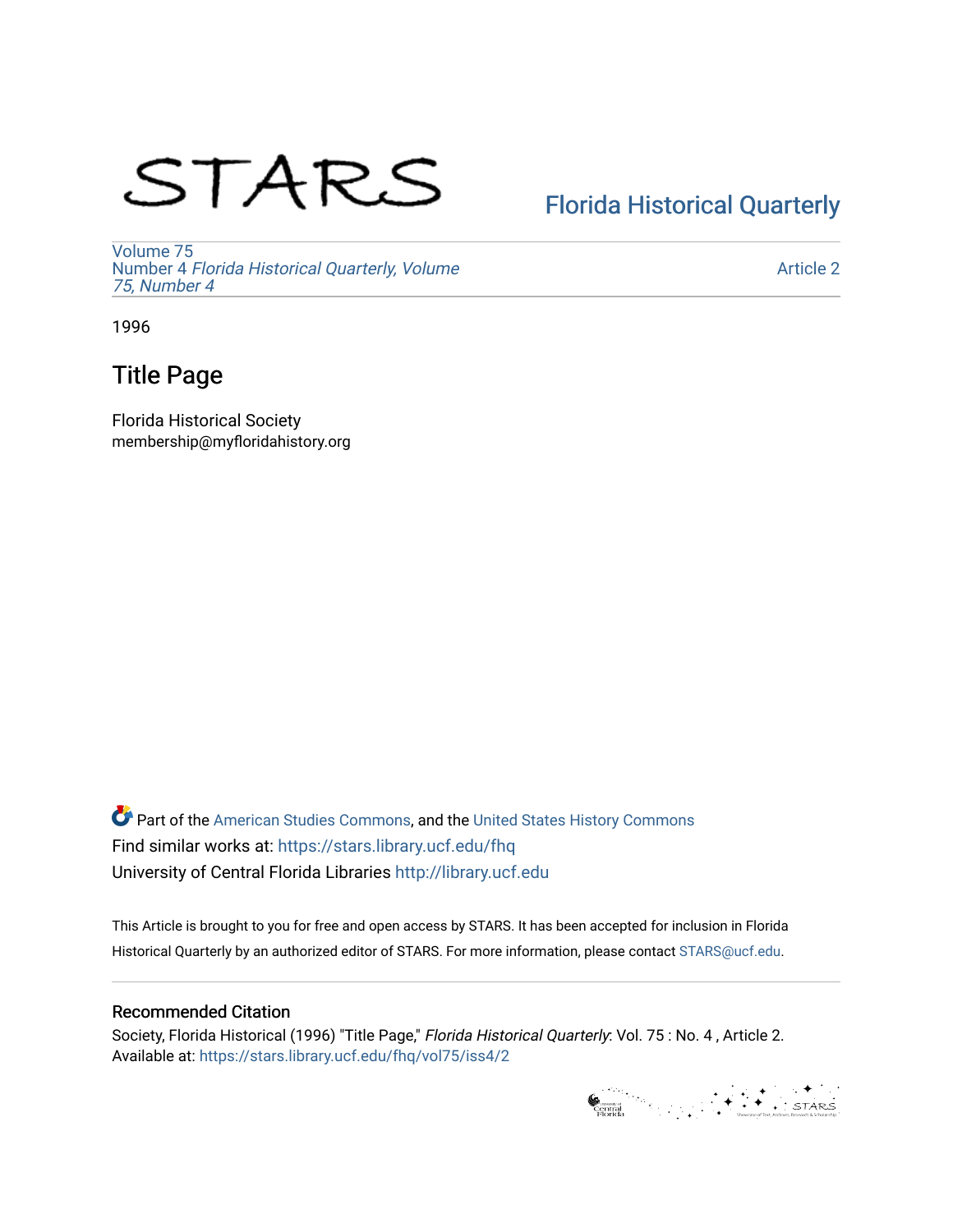# *The Florida Historical Quarterly*



Volume LXXV, Number 4

Spring 1997

The *Florida Historical Quarterly* (ISSN 0015-4113) is published quarterly by the Florida Historical Society, 1320 Highland Avenue, Melbourne, FL 32935, and is printed by E.O. Painter Printing Co., DeLeon Springs, FL. Second-class postage paid at Tampa, FL, and at additional mailing office. POSTMASTER: Send address changes to the *Florida Historical Quarterly,* 1320 Highland Avenue, Melbourne, FL 32935.

Copyright 1997 by the Florida Historical Society, Melbourne, Florida.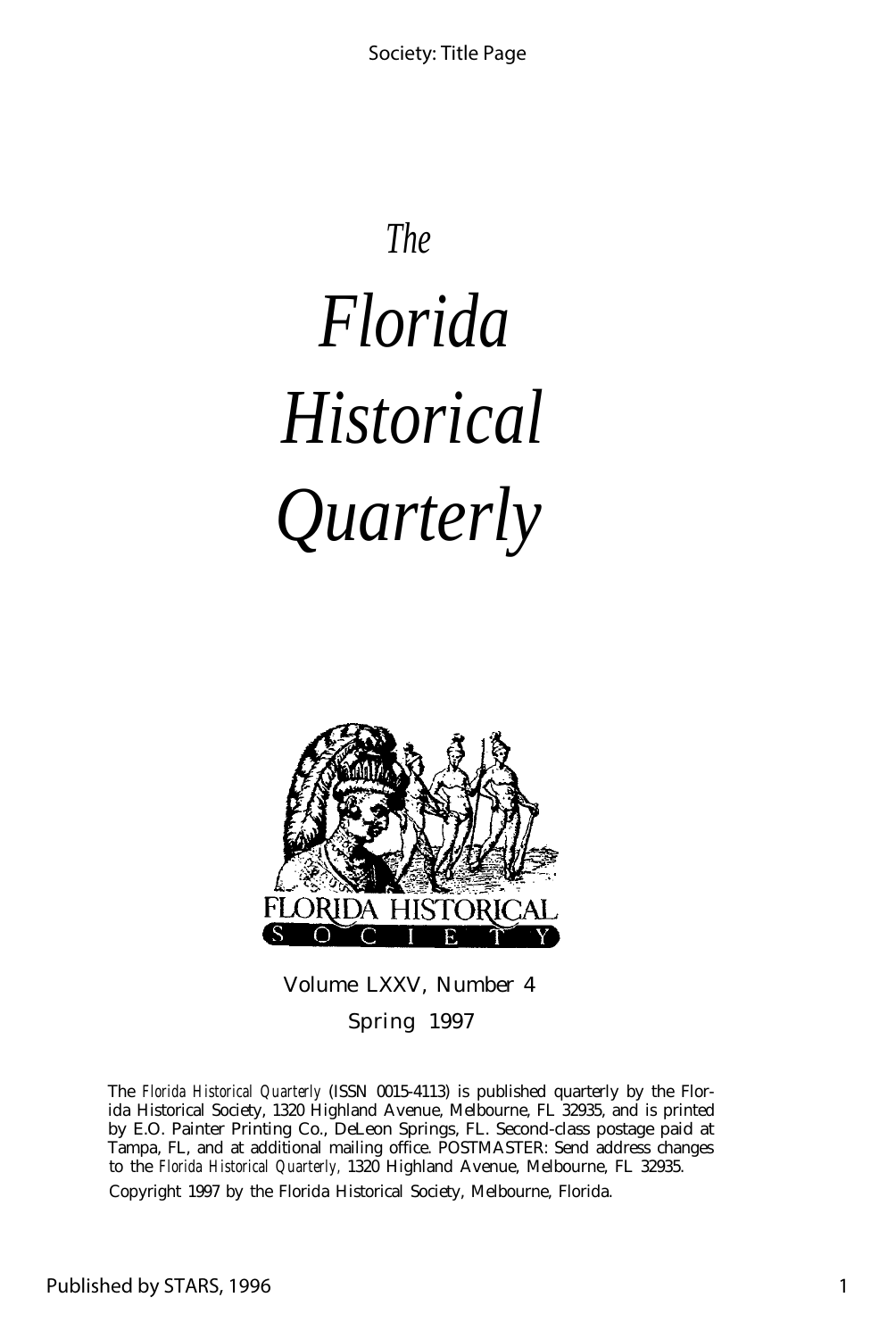

# HISTORICAL

PUBLISHED BY THE FLORIDA HISTORICAL SOCIETY https://stars.library.ucf.edu/fhq/vol75/iss4/2

SPRING 1997

2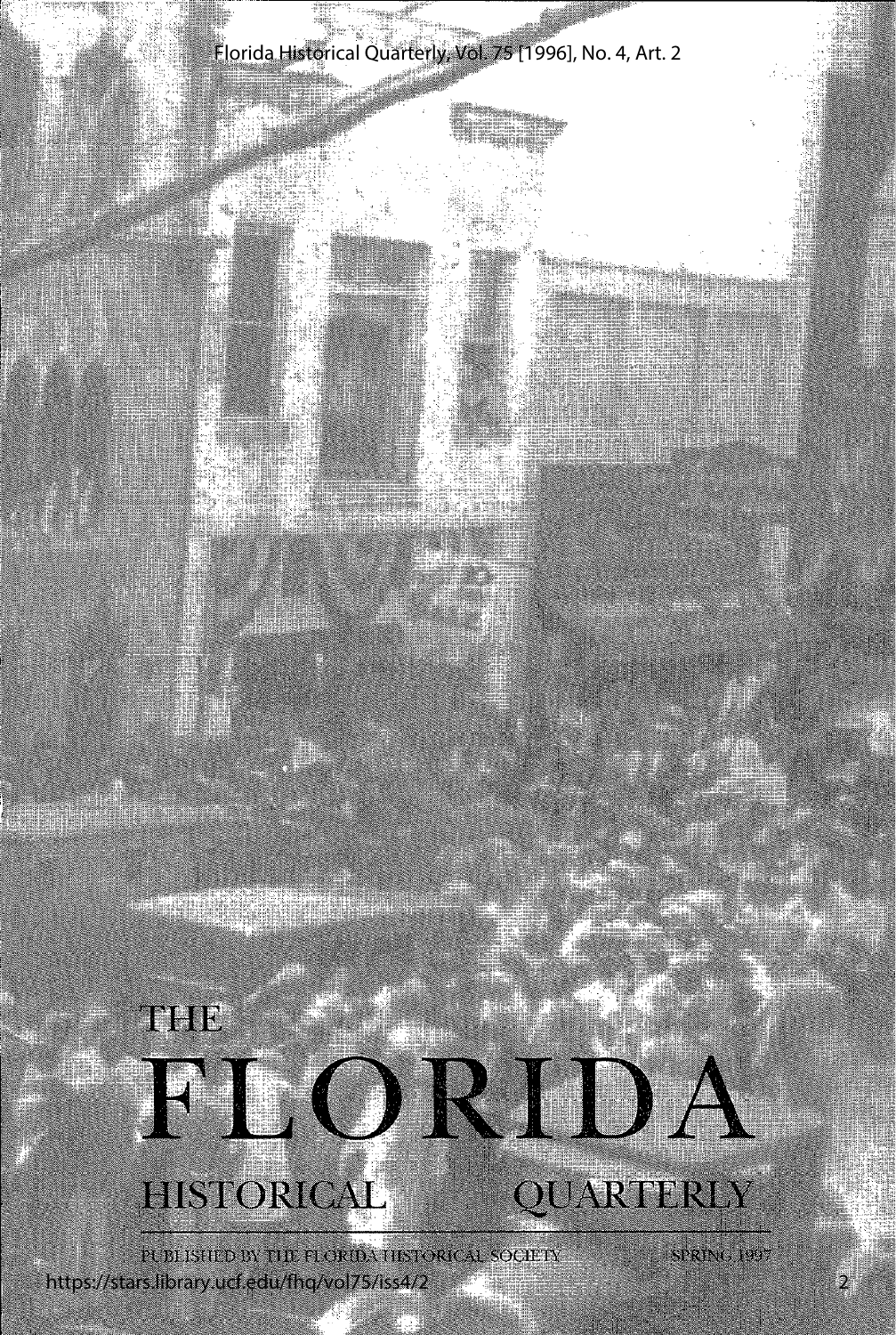#### Society: Title Page

#### COVER

In 1926, when a lawsuit filed in open court accused Addison Mizner of fraud and alleged his company was insolvent, angry depositors stormed the Mizner-affiliated banks in Palm Beach County. *Photograph courtesy of Historical Society of Palm Beach County.*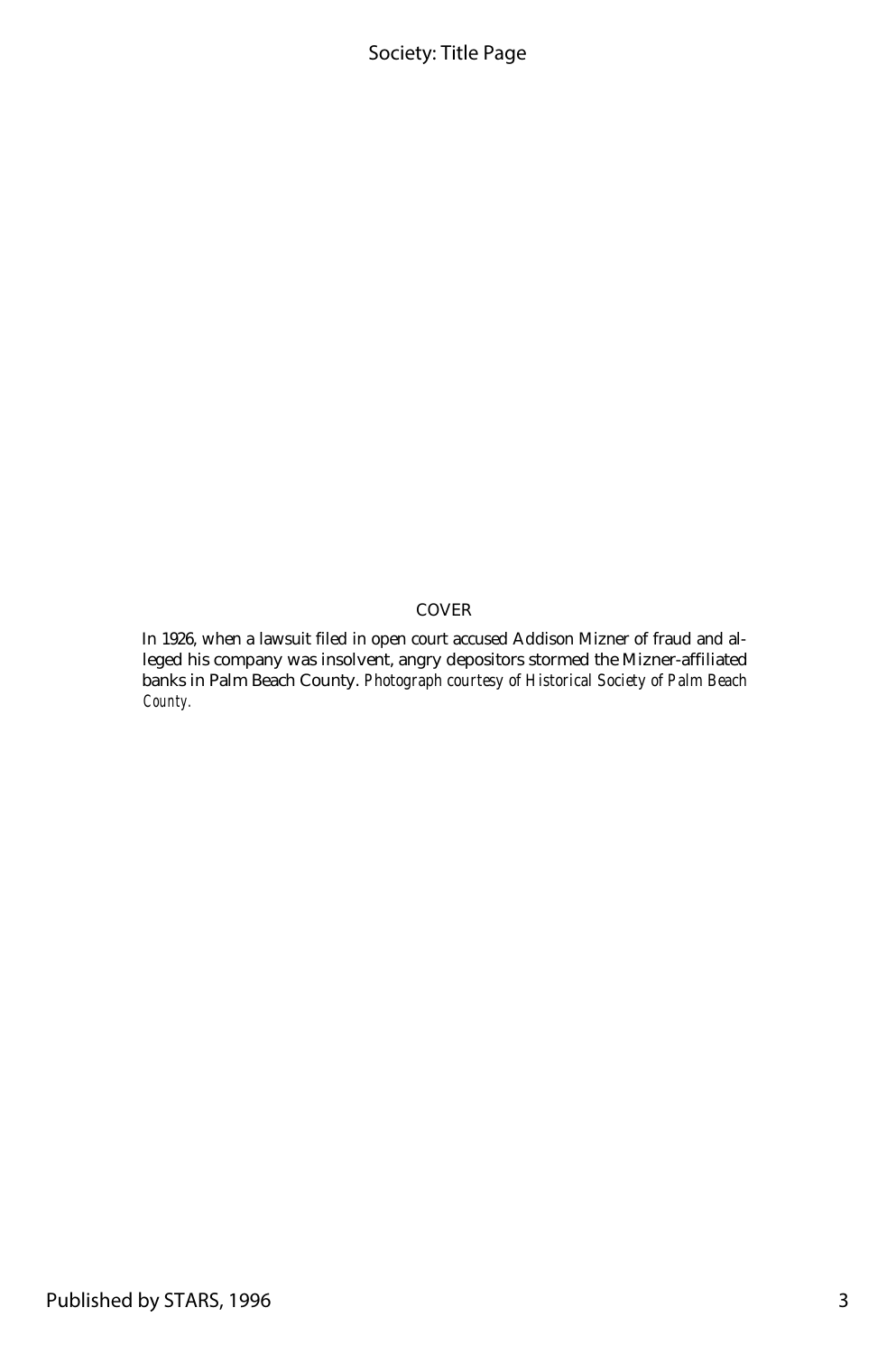#### THE FLORIDA HISTORICAL QUARTERLY

Kari Frederickson, *Editor*

Samuel Proctor, *Editor Emeritus*

Nancy Rauscher, *Editorial Assistant*

*EDITORIAL ADVISORY BOARD*

Raymond O. Arsenault, University of South Florida, St. Petersburg William S. Coker, University of West Florida David R. Colburn, University of Florida James B. Crooks, University of North Florida Kathleen Deagan, University of Florida Wayne Flynt, Auburn University Michael V. Gannon, University of Florida Maxine D. Jones, Florida State University Harry A. Kersey, Jr., Florida Atlantic University Jane Landers, Vanderbilt University Eugene Lyon, Flagler College John K. Mahon, University of Florida Raymond A. Mohl, University of Alabama at Birmingham Gary R. Mormino, University of South Florida Theda Perdue, University of Kentucky Gerald E. Poyo, St. Mary's University Joe M. Richardson, Florida State University William W. Rogers, Florida State University Daniel L. Schafer, University of North Florida

Correspondence concerning contribution, books for review, and all editorial matters should be addressed to the Editor, *Florida Historical Quarterly,* Department of History, University of Central Florida, Orlando, FL 32816-1350.

The *Quarterly* is interested in articles and documents pertaining to the history of Florida. Sources, style, footnote form, originality of material and interpretation, clarity of thought, and interest of readers are considered. All copy should be double spaced and about 25 pages or 6,000 words. Footnotes are to be numbered consecutively in the text. Documentation should conform to *The Chicago Manual of Style.* THE AUTHOR SHOULD SUBMIT AN ORIGINAL AND A PHOTOCOPY, RETAINING A COPY FOR SECURITY Authors are also asked to submit articles on a diskette in IBM WordPerfect 5.1. The Florida Historical Society and the editor of the *Florida Historical Quarterly* accept no responsibility for statements made or opinions held by authors.

The *Quarterly* reviews books dealing with all aspects of Florida history. Books to be reviewed should be sent to the editor together with price and information on how they may be ordered.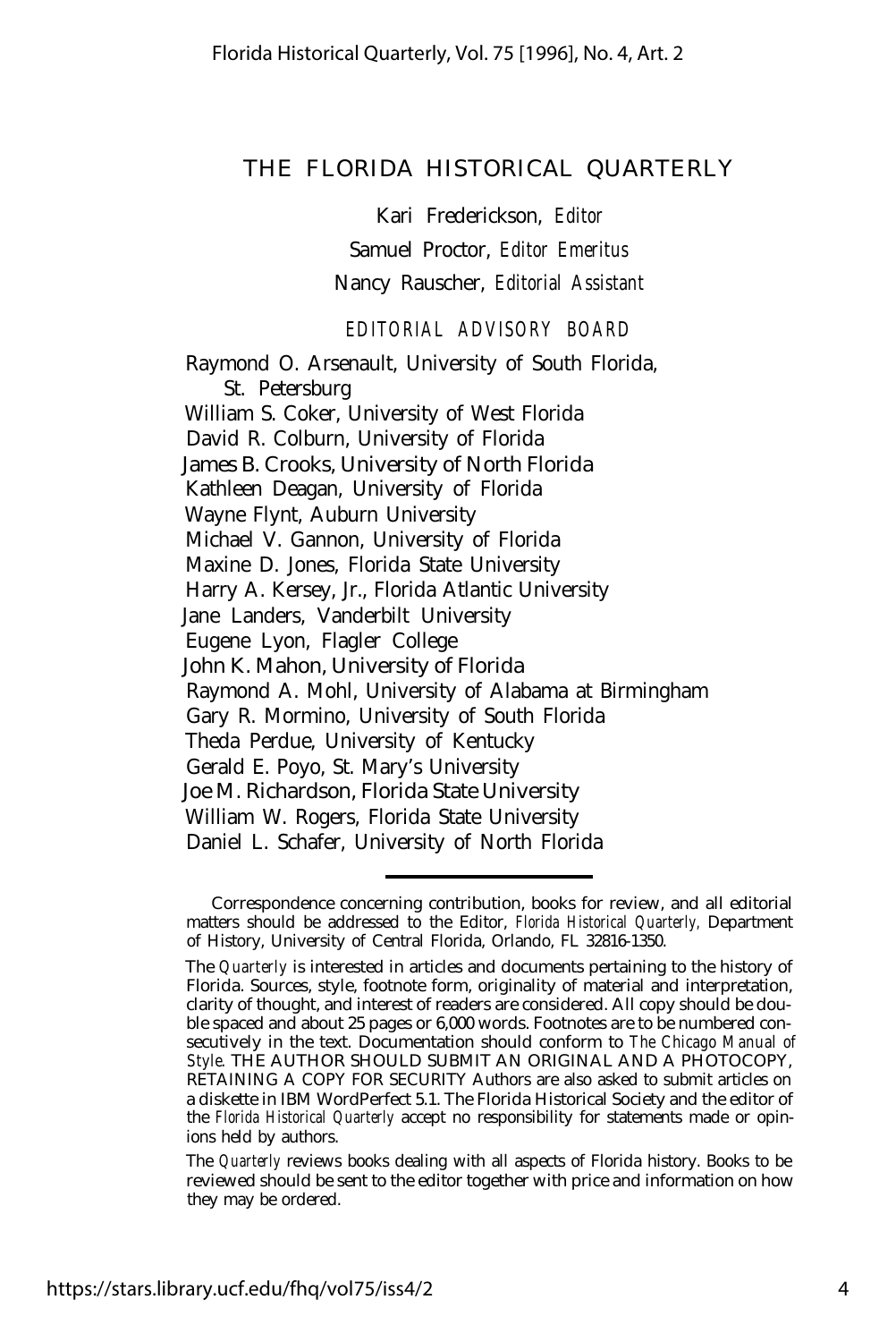### Table of Contents

ADDISON MIZNER: PROMOTER IN PARADISE

*Raymond B. Vickers* 381

RAISING CANE AND REFINING SUGAR: FLORIDA CRYSTALS AND THE FAME OF FELLSMERE

*Gordon Patterson* 408

REVIEW ESSAY

HOPE AMONG THE RUINS: THE PERCY FAMILY AND THE SOUTHERN IMAGINATION

*John Mayfield* 429

#### NOTES AND DOCUMENTS

|  | "AS TO THE PEOPLE": THOMAS AND LAURA |  |                                          |
|--|--------------------------------------|--|------------------------------------------|
|  |                                      |  | RANDALL'S OBSERVATIONS ON LIFE AND LABOR |
|  | IN EARLY MIDDLE FLORIDA              |  |                                          |

*William Warren Rogers, Jr.* 441

"WAS I A MEMBER OF CONGRESS . . .": ZACHARY TAYLOR'S LETTER TO JOHN J. CRITTENDEN, JANUARY 12, 1838, CONCERNING THE SECOND SEMINOLE WAR

*Harry A. Kersey, Jr. and Michael Petersen* 447

| 462 |
|-----|
| 503 |
| 505 |
| 508 |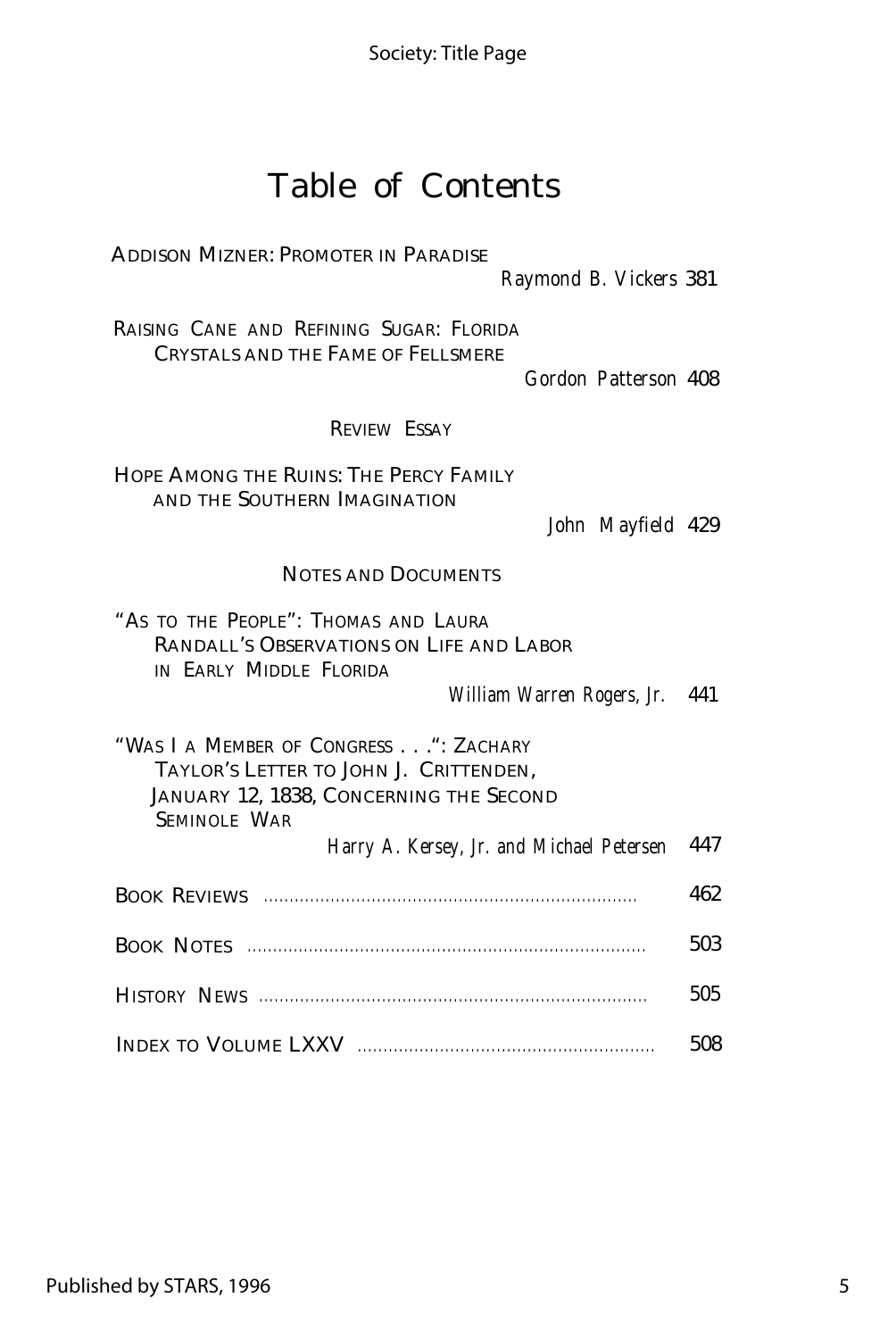#### BOOK REVIEWS

CATHOLIC PARISH LIFE ON FLORIDA'S WEST COAST, 1860-1968, by Michael J. McNally *reviewed by Michael Gannon*

CESAR CHAVEZ: A TRIUMPH OF SPIRIT, by Richard Griswold del Castillo and Richard A. Garcia

*reviewed by Cindy Hahamovitch*

AN ASSUMPTION OF SOVEREIGNTY: SOCIAL AND POLITICAL TRANSFORMATION AMONG THE FLORIDA SEMINOLES 1953-1979, by Harry A. Kersey, Jr.

*reviewed by John K. Mahon*

CHOCTAW GENESIS, 1500-1700, by Patricia Galloway

*reviewed by F. Michael Williams*

THE TRANSFORMING HAND OF REVOLUTION: RECONSIDERING THE AMERICAN REVOLU-TION AS A SOCIAL MOVEMENT, edited by Ronald Hoffman and Peter J. Albert

*reviewed by Edmund F. Kallina, Jr.*

LETTERS OF DELEGATES TO CONGRESS, 1774-1789, Vol. 23, November 7, 1785-November 5, 1786, edited by Paul Smith and Ronald M. Gephart

*reviewed by Robert M. Calhoon*

HONOR AND SLAVERY: LIES, DUELS, NOSES, MASKS, DRESSING AS A WOMAN, GIFTS, STRANGERS, HUMANITARIANISM, DEATH, SLAVE REBELLIONS, THE PROSLAVERY ARGUMENT, BASEBALL, HUNTING AND GAMBLING IN THE OLD SOUTH, by Kenneth S. Greenberg

reviewed *by Richard C. Crepeau*

ROBERT STAFFORD OF CUMBERLAND ISLAND: GROWTH OF A PLANTER, by Mary R. Bullard

*reviewed by Fred W. Brogdon*

IN THE MASTER'S EYE: REPRESENTATIONS OF WOMEN, BLACKS, AND POOR WHITES IN ANTEBELLUM SOUTHERN LITERATURE, by Susan J. Tracy

*reviewed by Anne E. Rowe*

LEE THE SOLDIER, edited by Gary W. Gallagher *reviewed by John M. Belohlavek*

CHANCELLORSVILLE: THE BATTLE AND ITS AFTERMATH, edited by Gary W. Gallagher *reviewed by Hutch Johnson*

Now THE WOLF HAS COME: THE CREEK NATION IN THE CIVIL WAR, by Christine Schultz White and Benton R. White

*reviewed by Patricia R. Wickman*

TWICE THE WORK OF FREE LABOR: THE POLITICAL ECONOMY OF CONVICT LABOR IN THE NEW SOUTH, by Alex Lichtenstein

*reviewed by Clay Ouzts*

TECHNICAL KNOWLEDGE IN AMERICAN CULTURE: SCIENCE, TECHNOLOGY, AND MEDI-CINE SINCE THE EARLY 1800s, edited by Hamilton Cravens, Alan I. Marcus, and David M. Katzman

*reviewed by William M. Straight, M.D.*

CIVILIZATION & BLACK PROGRESS: SELECTED WRITINGS OF ALEXANDER CRUMMEL ON THE SOUTH, edited by J. R. Oldfield

*reviewed by Larry E. Rivers*

SILK STOCKINGS & BALLOT BOXES: WOMEN & POLITICS IN NEW ORLEANS, 1920-1963, by Pamela Tyler

*reviewed by Edith Ambrose*

THE KINGFISH AND THE CONSTITUTION: HUEY LONG, THE FIRST AMENDMENT, AND THE EMERGENCE OF MODERN PRESS FREEDOM IN AMERICA, by Richard C. Cortner *reviewed by Timothy S. Huebner*

THE NEW GEORGIA GUIDE, compiled by Georgia Humanities Council, introduction by Thomas G. Dyer

*reviewed by William Warren Rogers*